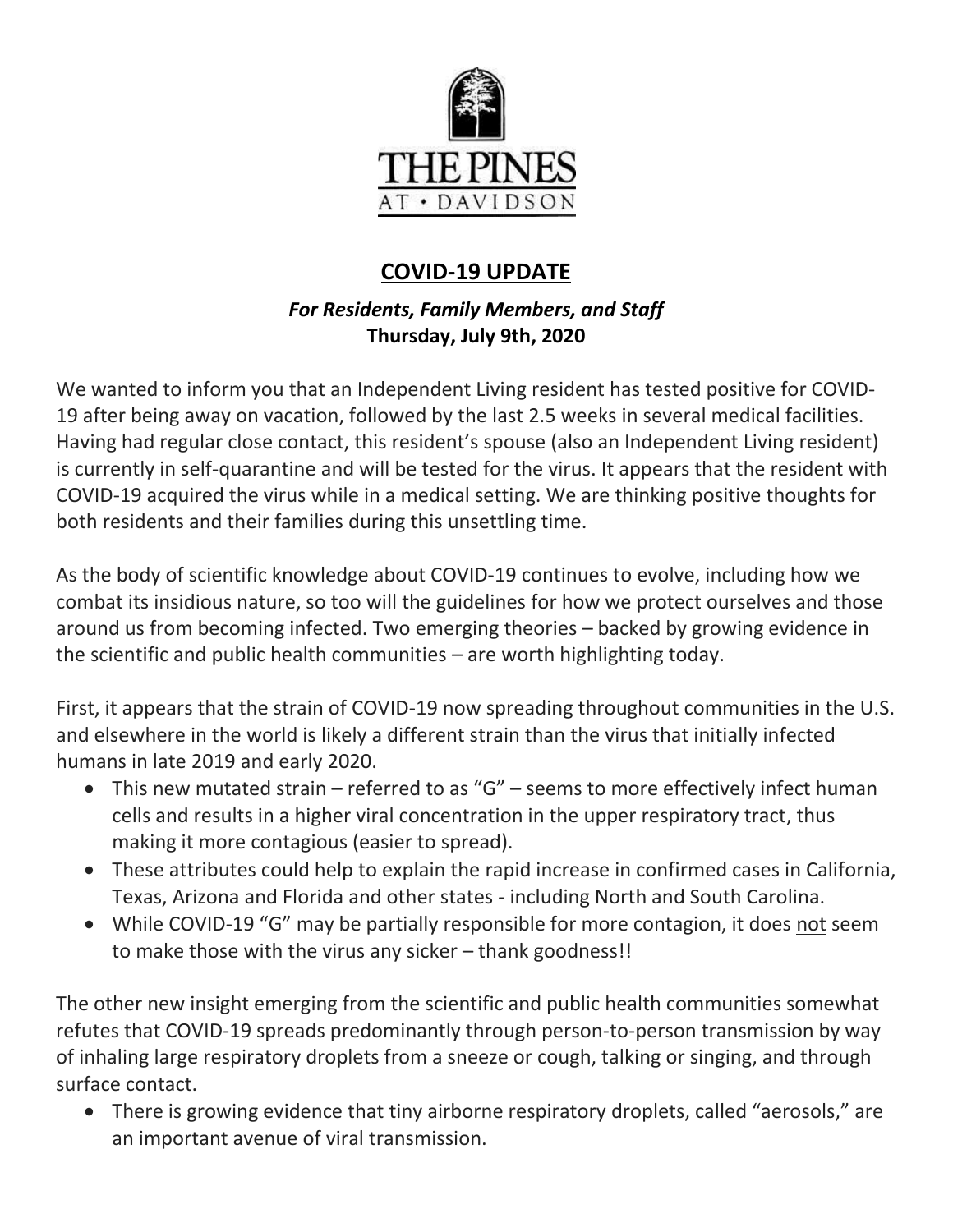- In fact, hundreds of scientists and public health experts worldwide now believe that these tiny droplets can actually hang in the air for a number of hours, especially in poorly ventilated spaces.
- Both the World Health Organization and the U.S. Centers for Disease Control and Prevention are looking at this latest data and are expected to modify their positions on how COVID-19 is being spread.

One *related* item of local interest…

 On Tuesday, June 7, Mecklenburg County issued a proclamation specifically strengthening *mask-wearing* requirements which states:

> *"A face covering shall be worn while indoors by all customers, employees and other users of County, City or Town owned, or leased, buildings and facilities, and all persons in any other indoor or outdoor situation in which people cannot maintain the CDC recommended social distance, including those in County parks."*

**New COVID-19 Case at The Pines as of: 7/9/20** Independent Living Resident: 1 case\* **Cumulative Active COVID-19 Cases at The Pines as of: 7/9/20** Independent Living Resident: 1 case\* Non-Health Center Staff: 1 case

\*Virus was not acquired while the resident was at The Pines.

#### **ADDITIONAL INFORMATION**

#### **Housekeeping Services**

We know how pleased residents were when we re-initiated limited housekeeping services on May 4th. The recent July 4th holiday resulted in a modified holiday schedule as we have traditionally done, so that staff can enjoy much-needed time for rest, recuperation and recreation. We know that the modified schedule inconveniences some residents, which we ameliorate to the extent we can. We appreciate your understanding and patience as we return to our coronavirus-modified schedule. We will start a new cleaning schedule next week which increases the time allotted for cleaning each type of residence. Your monthly fees support this modified housekeeping service in addition to "other duties as assigned" that housekeeping staff has taken on to reduce residents' potential exposure to the coronavirus.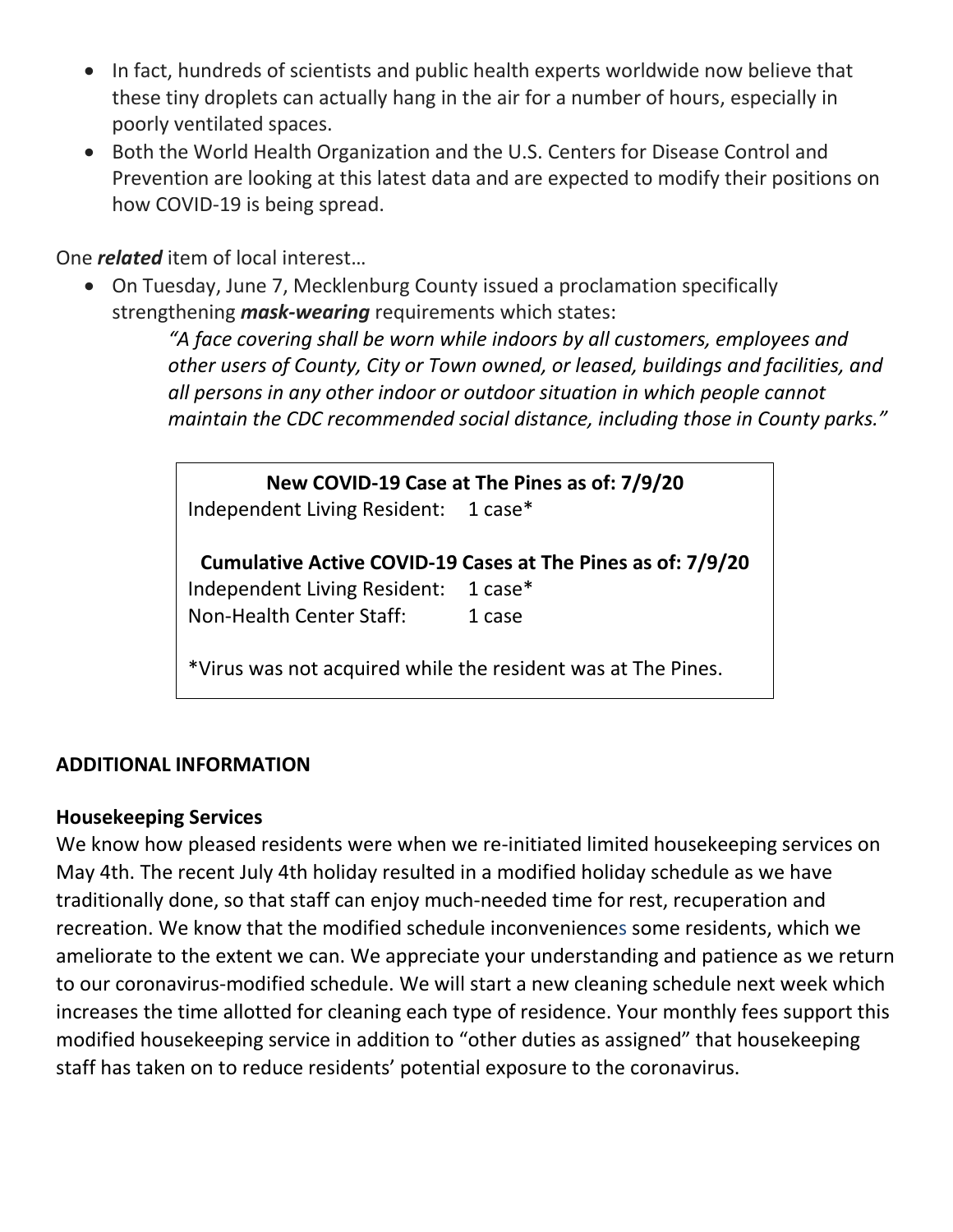## **Pool Update**

The staff has been working diligently to reopen the pool. Unfortunately, we have encountered a series of unexpected challenges including the need to purchase new parts. More recently, the staff has been engaged in the lengthy process of draining, refilling, balancing the chemicals in and temperature of the water, and other tasks related to preparing the pool for residents. Please understand that we know how greatly many of you would enjoy use of the pool at this time, and the staff is committed to making this so as soon as possible.

## **Thelma and Louise (Lulu)**

While walking along Kimbrough Circle, many residents have had the pleasure of meeting Lulu (pictured left, following a recent grooming). Patricia Gallagher also shared a photo of Lulu's sister Thelma (pictured right), who was kept by the breeder as a show dog. Patricia writes, *"Thelma has already won competitions on the northern Minnesota/Canadian show circuit…The breeder named them Thelma and Louise after the film characters, and I shortened Louise to Lulu."* Thank you, Patricia, for sharing these delightful photos!





# **Landscaping in Flagpole Island**

Many thanks to Art Englebardt for sharing photos (below) of new plantings by our front entrance's Flagpole Island.